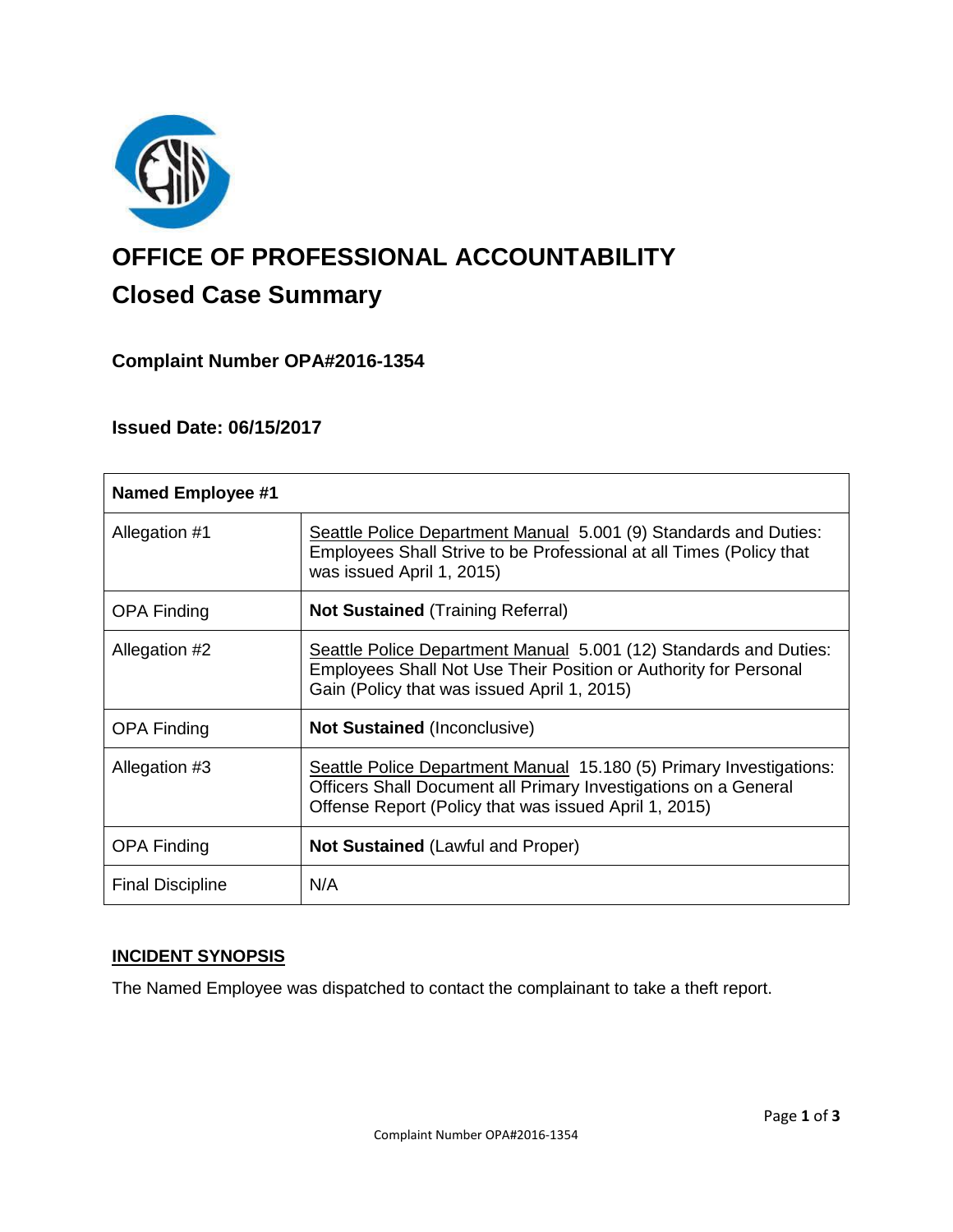## **COMPLAINT**

The complainant alleged that the Named Employee was more interested in making an appointment for a massage than conducting a complete and thorough investigation of the theft she was reporting, and that the Named Employee later called her to ask her out on a date.

## **INVESTIGATION**

The OPA investigation included the following actions:

- 1. Review of the complaint memo
- 2. Search for and review of all relevant records and other evidence
- 3. Review of In-Car Videos
- 4. Interview of the SPD employee

#### **ANALYSIS AND CONCLUSION**

The OPA investigation showed that the Named Employee was dispatched to contact the complainant to take a theft report. In the course of investigating the complainant's reported theft and obtaining the necessary information to complete a report, the Named Employee chose to create a client relationship with the complainant who was a massage therapist. The Named Employee later sent a text message to the complainant using the complainant's cell phone number which he had obtained in the course of his official duties. Following the text message, the Named Employee asked the complainant out for coffee. The complainant reported to other officers and OPA that the entire episode made her uncomfortable and that she was concerned the Named Employee might use his position as a police officer against her in some way.

OPA recognizes that officers have a difficult balancing act to perform in being friendly and engaging with members of the public as they deliver police services, while not appearing to inappropriately use their special access to the personal information of crime victims, suspects and witnesses. The Named Employee would be well-advised to draw a brighter line of separation between his official duties and his personal activities so as to avoid even the appearance he is using his position of power in an inappropriate manner.

There was not a preponderance of the evidence from the OPA investigation to either prove or disprove that the Named Employee used or intended to use his position as a police officer to obtain any personal gain or benefit not available to any other person who was not a police officer. The complainant told OPA she thought the Named Employee was using his access to her and her contact information to "ask her out on a date" because he was attracted to her. However, the Named Employee told OPA he had no romantic interest in the complainant and merely wanted to learn more about her interesting life story.

The preponderance of the evidence from the OPA investigation showed that the Named Employee conducted a complete primary investigation into the complainant's report of a theft